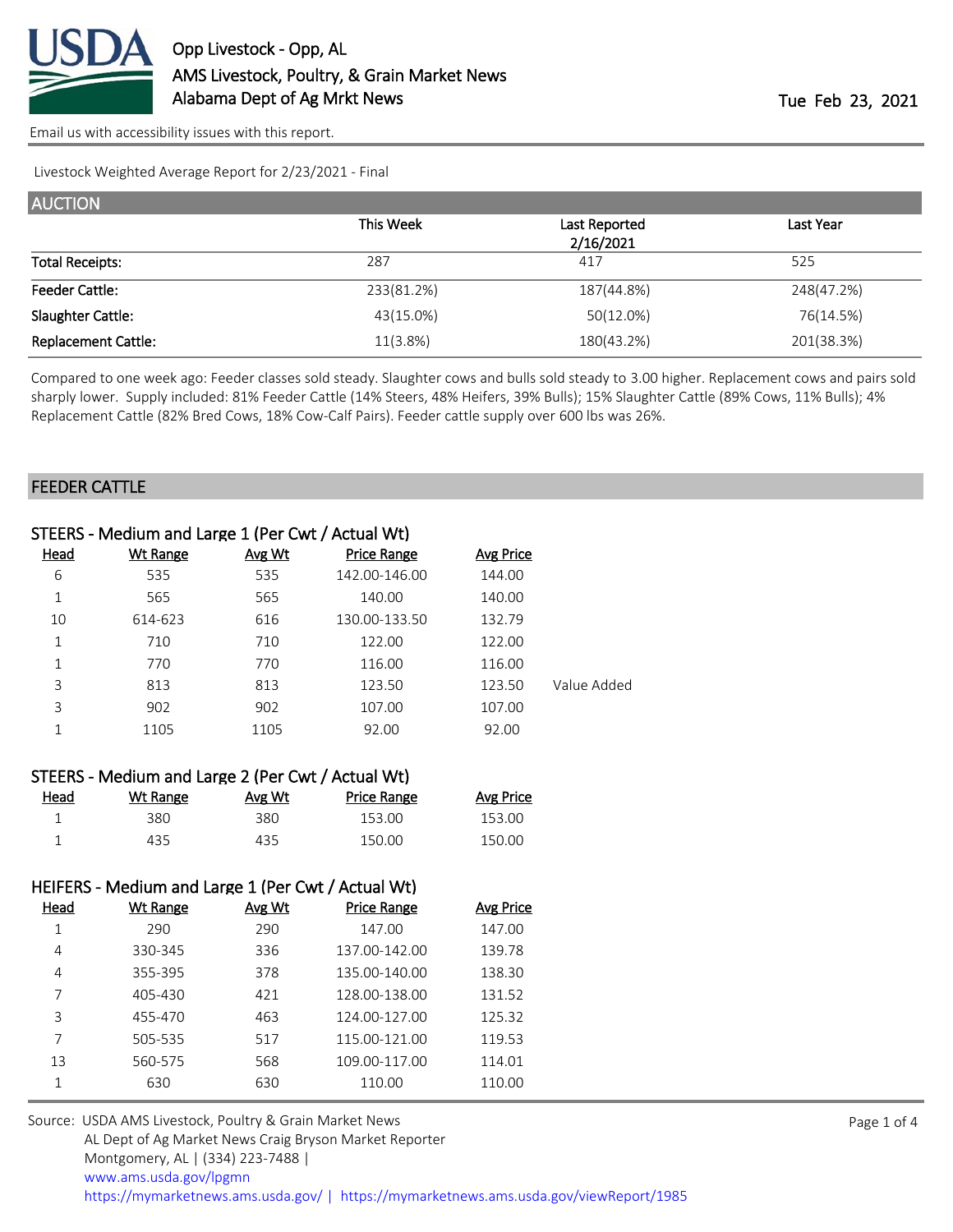

# Opp Livestock - Opp, AL AMS Livestock, Poultry, & Grain Market News Alabama Dept of Ag Mrkt News Tue Feb 23, 2021

[Email us with accessibility issues with this report.](mailto:mars@ams.usda.gov?subject=508%20issue)

|   | 658     | 658  | 108.00      | 108.00 |             |
|---|---------|------|-------------|--------|-------------|
| 5 | 745     | 745  | 113.00      | 113.00 | Value Added |
| 3 | 820-845 | 837  | 87.00-90.00 | 88.68  |             |
|   | 890     | 890  | 80.00       | 80.00  |             |
|   | 965     | 965  | 77.00       | 77.00  |             |
| 3 | 1048    | 1048 | 90.00       | 90.00  | Value Added |

|  | HEIFERS - Medium and Large 2 (Per Cwt / Actual Wt) |  |
|--|----------------------------------------------------|--|
|  |                                                    |  |

| Head          | <b>Wt Range</b> | Avg Wt | Price Range   | <b>Avg Price</b> |
|---------------|-----------------|--------|---------------|------------------|
|               | 285             | 285    | 135.00        | 135.00           |
| $\mathcal{P}$ | 325-335         | 330    | 128.00-130.00 | 128.98           |
| 5             | 355-390         | 370    | 123.00-130.00 | 125.25           |
| 10            | 405-445         | 416    | 120.00-125.00 | 122.10           |
| 6             | 455-495         | 476    | 118.00-123.00 | 120.06           |
|               | 515             | 515    | 106.00        | 106.00           |
|               | 570             | 570    | 100.00        | 100.00           |
|               | 695             | 695    | 97.00         | 97.00            |

# HEIFERS - Medium and Large 3 (Per Cwt / Actual Wt)

| Head          | Wt Range | Avg Wt | <b>Price Range</b> | <b>Avg Price</b> |
|---------------|----------|--------|--------------------|------------------|
|               | 245      | 245    | 130.00             | 130.00           |
| 3             | 345      | 345    | 115.00             | 115.00           |
|               | 425      | 425    | 113.00             | 113.00           |
| $\mathcal{P}$ | 455-465  | 460    | 107.00-110.00      | 108.52           |
| ς             | 570-580  | 573    | 90.00-95.00        | 91.69            |
| っ             | 665      | 665    | 80.00              | 80.00            |

## BULLS - Medium and Large 1 (Per Cwt / Actual Wt)

| Head           | <b>Wt Range</b> | Avg Wt | <b>Price Range</b> | <b>Avg Price</b> |
|----------------|-----------------|--------|--------------------|------------------|
| 1              | 205             | 205    | 180.00             | 180.00           |
| 2              | 275-285         | 280    | 165.00-173.00      | 168.93           |
| 5              | 320-345         | 325    | 160.00-163.00      | 160.64           |
| 5              | 370-395         | 381    | 155.00-160.00      | 157.23           |
| 8              | 405-445         | 433    | 150.00-156.00      | 153.40           |
| 4              | 455-485         | 468    | 147.00-153.00      | 150.20           |
| 7              | 515-545         | 540    | 128.00-135.00      | 133.90           |
| 6              | 560-585         | 567    | 122.00-130.00      | 125.99           |
| $\mathfrak{D}$ | 610-615         | 613    | 121.00-125.00      | 122.99           |
| 3              | 670-685         | 677    | 107.00-115.00      | 109.98           |
| $\mathfrak{D}$ | 715-740         | 728    | 105.00-110.00      | 107.46           |
| $\overline{2}$ | 855-880         | 868    | 91.00-92.00        | 91.49            |

| Source: USDA AMS Livestock, Poultry & Grain Market News                                |  |
|----------------------------------------------------------------------------------------|--|
| AL Dept of Ag Market News Craig Bryson Market Reporter                                 |  |
| Montgomery, AL   (334) 223-7488                                                        |  |
| www.ams.usda.gov/lpgmn                                                                 |  |
| https://mymarketnews.ams.usda.gov/   https://mymarketnews.ams.usda.gov/viewReport/1985 |  |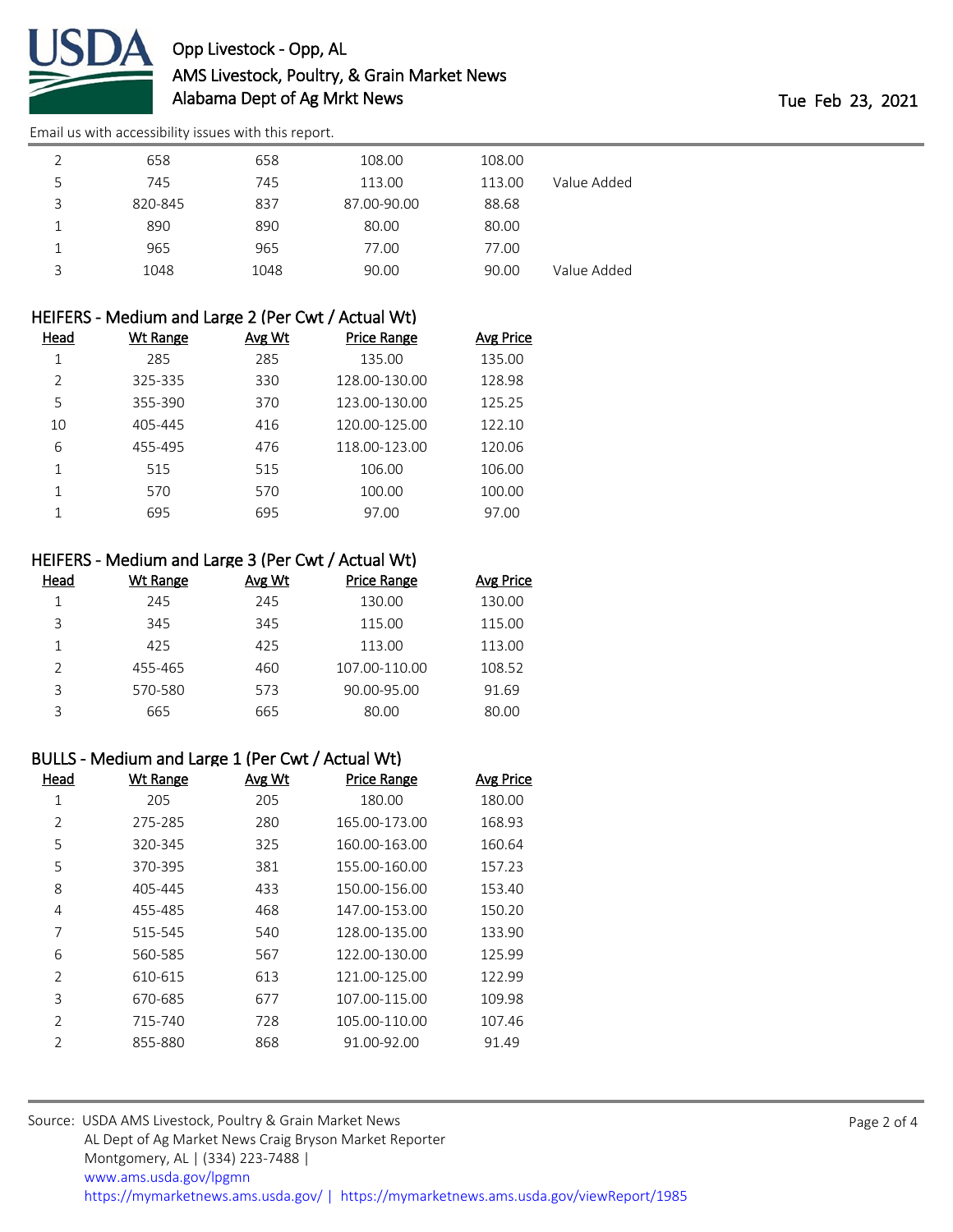

[Email us with accessibility issues with this report.](mailto:mars@ams.usda.gov?subject=508%20issue)

|               | BULLS - Medium and Large 2 (Per Cwt / Actual Wt) |        |                    |                  |
|---------------|--------------------------------------------------|--------|--------------------|------------------|
| Head          | Wt Range                                         | Avg Wt | <b>Price Range</b> | <b>Avg Price</b> |
| 1             | 225                                              | 225    | 163.00             | 163.00           |
| 3             | 275-290                                          | 280    | 153.00-160.00      | 155.42           |
| 3             | 355-365                                          | 358    | 149.00-152.00      | 150.98           |
| 4             | 410-440                                          | 421    | 140.00-146.00      | 143.45           |
| 9             | 465-495                                          | 473    | 138.00-142.00      | 140.32           |
| $\mathcal{P}$ | 510-525                                          | 518    | 116.00-120.00      | 117.97           |
| 1             | 580                                              | 580    | 114.00             | 114.00           |
| 4             | 615                                              | 615    | 113.00             | 113.00           |

|             | BULLS - Medium and Large 3 (Per Cwt / Actual Wt) |        |                    |           |
|-------------|--------------------------------------------------|--------|--------------------|-----------|
| <u>Head</u> | Wt Range                                         | Avg Wt | <b>Price Range</b> | Avg Price |
|             | 470                                              | 470    | 130.00             | 130.00    |
|             | CLALICUTED CATTLE                                |        |                    |           |

#### SLAUGHTER CATTLE

| COWS - Breaker 75-80% (Per Cwt / Actual Wt) |                 |        |                                                     |                  |                 |  |  |  |  |
|---------------------------------------------|-----------------|--------|-----------------------------------------------------|------------------|-----------------|--|--|--|--|
| Head                                        | <b>Wt Range</b> | Avg Wt | <b>Price Range</b>                                  | <b>Avg Price</b> | <b>Dressing</b> |  |  |  |  |
| $\mathbf 1$                                 | 1790            | 1790   | 63.00                                               | 63.00            | Average         |  |  |  |  |
| $\overline{2}$                              | 1600            | 1600   | 68.00                                               | 68.00            | High            |  |  |  |  |
| COWS - Boner 80-85% (Per Cwt / Actual Wt)   |                 |        |                                                     |                  |                 |  |  |  |  |
| <u>Head</u>                                 | <b>Wt Range</b> | Avg Wt | Price Range                                         | <b>Avg Price</b> | <b>Dressing</b> |  |  |  |  |
| 5                                           | 865-1350        | 1063   | 63.00-70.00                                         | 66.64            | Average         |  |  |  |  |
| 5                                           | 850-1450        | 1211   | 72.00-73.00                                         | 72.19            | High            |  |  |  |  |
| 4                                           | 735-1330        | 1045   | 58.00-62.00                                         | 60.17            | Low             |  |  |  |  |
| COWS - Lean 85-90% (Per Cwt / Actual Wt)    |                 |        |                                                     |                  |                 |  |  |  |  |
| Head                                        | <b>Wt Range</b> | Avg Wt | Price Range                                         | <b>Avg Price</b> | <b>Dressing</b> |  |  |  |  |
| 5                                           | 755-985         | 906    | 56.00-60.00                                         | 57.30            | Average         |  |  |  |  |
| $\overline{2}$                              | 810-985         | 898    | 52.00                                               | 52.00            | Low             |  |  |  |  |
| BULLS - 1-2 (Per Cwt / Actual Wt)           |                 |        |                                                     |                  |                 |  |  |  |  |
| <u>Head</u>                                 | <b>Wt Range</b> | Avg Wt | <b>Price Range</b>                                  | <b>Avg Price</b> | <b>Dressing</b> |  |  |  |  |
| 2                                           | 1165-1425       | 1295   | 88.00-92.00                                         | 89.80            | Average         |  |  |  |  |
| $\mathbf 1$                                 | 1185            | 1185   | 74.00                                               | 74.00            | Low             |  |  |  |  |
| <b>REPLACEMENT CATTLE</b>                   |                 |        |                                                     |                  |                 |  |  |  |  |
|                                             |                 |        |                                                     |                  |                 |  |  |  |  |
|                                             |                 |        | BRED COWS - Medium and Large 1-2 (Per Head / No Wt) |                  |                 |  |  |  |  |

|                                           |          | $D$ NLD COWS - IVICUMITI GHU LAIRC 1-2 (I CL HCAU / INO WU) |              |      |
|-------------------------------------------|----------|-------------------------------------------------------------|--------------|------|
| <b>Price Range</b><br>Avg Price<br>Avg Wt | Wt Range | Head                                                        | <b>Stage</b> | Age  |
| 528.33<br>435.00-650.00                   |          |                                                             |              | 2-8  |
| 500.00-775.00<br>616.67                   |          |                                                             |              | 2-8. |
|                                           |          |                                                             |              |      |